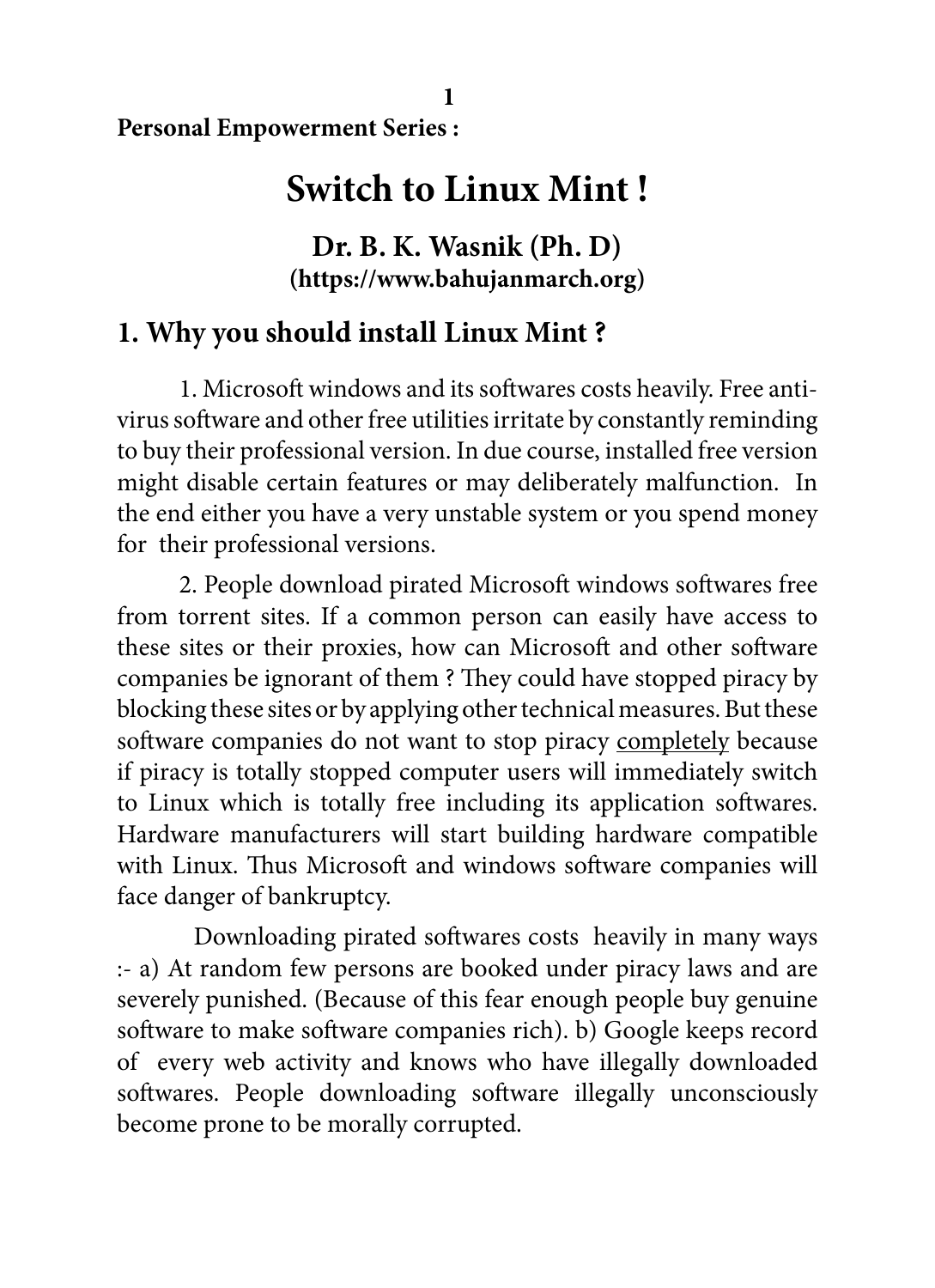3. Because source code of windows and its applications is closed, they only can solve their software issues. They may be unwilling to do so, because "problem will be resolved with the next version" or the product may be no longer supported.

4. Whenever windows applications are installed software dependencies (other programs needed to run the software) are also installed by default. As a result, same dependencies with different names are likely to be installed. Thus lot of junk is created and system becomes slow or unstable.

5. A music player is permitted to use only music files, a word processor only text files, video player only video files and so on. But, anti-virus softwares are given many permissions to scan whole computer file system therefore, Installing an anti-virus software is inviting risks. Anti-virus software can itself become victim of viruses or may have inherent weak spots which can infect an anti-virus program. There is no check on them. They can easily hide their own failure by blaming recently released viruses, because there is always a big time gap between release of new viruses and finding their solution and incorporating that solutions in updates. Windows need anti-virus software as necessary evil because applications comes from variety of unpredictable sources.

6. Windows systems have proprietary hardware. The biggest issue with proprietary drivers is bug fixing. Using a proprietary driver is to be at the mercy of the hardware manufacturer's own release schedule. If the driver has a serious bug, you'll either have to work around it or put up with troubling issues until the manufacturer offers an update. Linux system is a bit different.

### **2. Benefits of Linux Mint.**

1. Linux operating system as well as all Linux applications are free of cost. Libre office is a complete office suite. You have GIMP as photo editing software. Blender is 3D animation software. You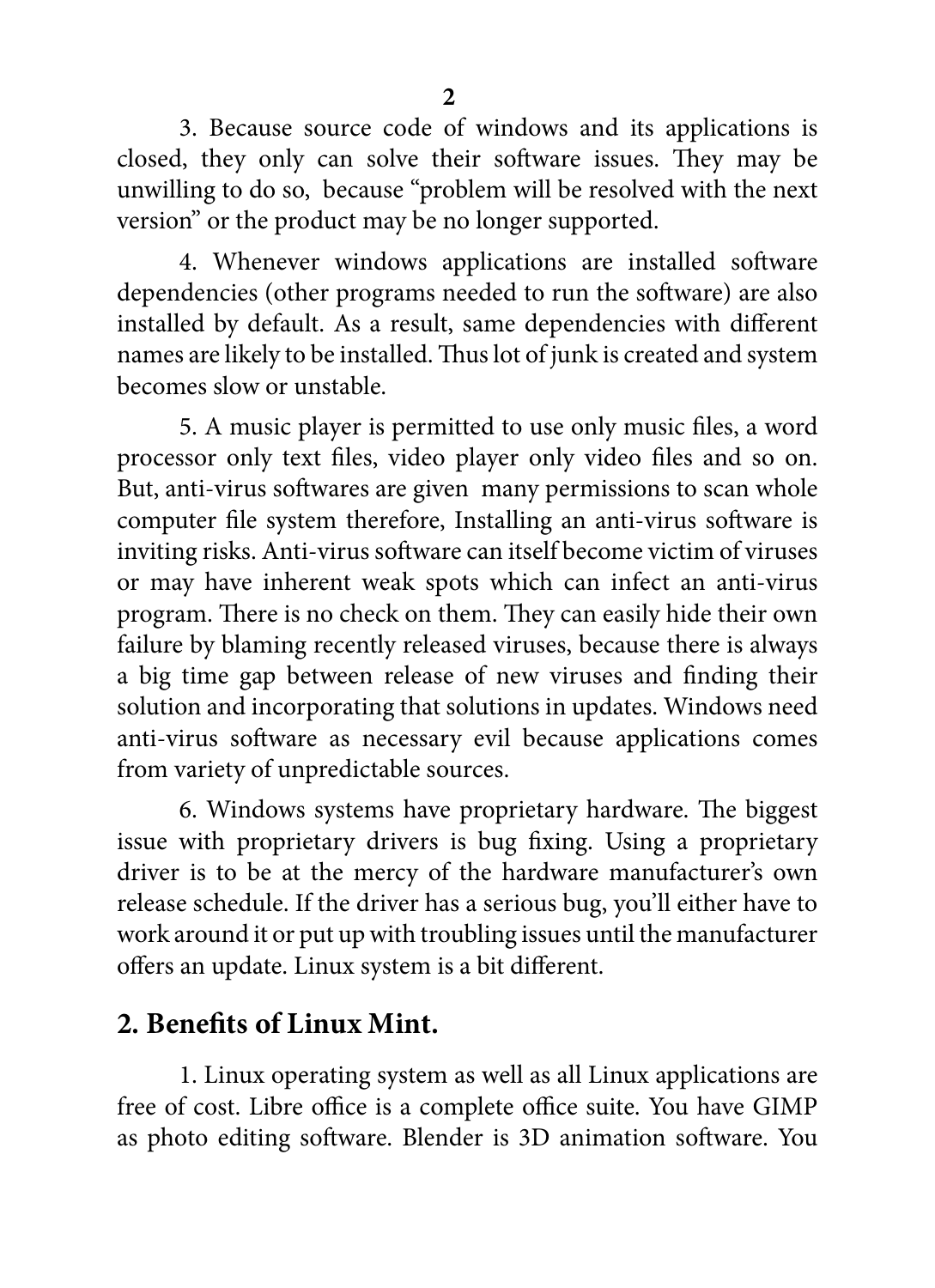have OpenShot video editor. uGet is very good download manager. Handbrake is video converter. VLC is top media player. Firefox is best web browser. Transmission is torrent down loader. Rhythmbox is a software to play and organize your music. Kde Marble is an interactive globe. Artha is an English dictionary . There are Kalgebra and many other educational softwares and hundreds of games. You find every type of application in Linux.

2. Linux Mint is very similar to windows therefore one should not experience any problem from switching to Linux mint. Other Linux distros such as Ubuntu, Red Hat etc are not as user friendly as Linux Mint is.

3. Linux is very stable and safe computer system because it is an open code platform i.e. any person knowing programming can read it's source code. Thousands of programmers out of their hobby and dedication to Linux community, as well as paid programmers daily scrutinize the Linux OS and every application created for Linux to find out weak spots for virus attack and find ways of improving it. Thus, Linux is not a company but a community dedicated to develop free software.

You do not find Linux applications in Google search because all Linux softwares have to be downloaded from "Linux repositories" a website that contain all tested and verified Linux softwares. If any weak spot is revealed, it is immediately reported and solved with an update. Updates are released almost daily.

Whenever you download any software from Linux repository, you automatically download dependency softwares needed to run the program. If your Linux system already has those dependency softwares, Software manager / synaptic package manager will download only application software and discard dependencies. This does not overload Linux system with junk software.

4. You do not have to install any anti-virus program for Linux. An anti-virus program does not appear in any authentic Linux repository. Any virus attack, is quickly noticed by Linux community,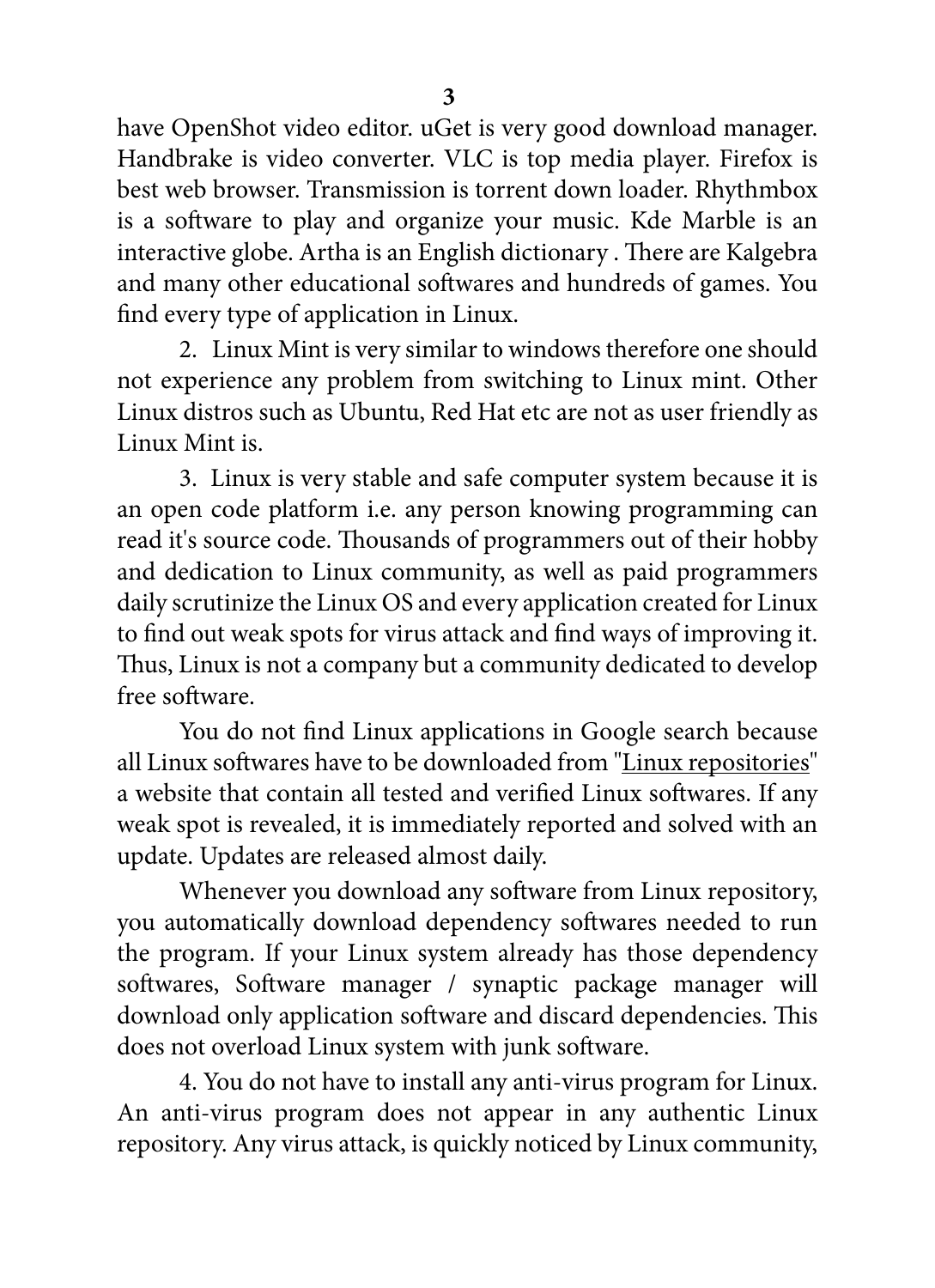solved and fixed through security updates which are released almost daily. Linux system in reality does not need any anti-virus software because no virus can enter into Linux Kernel unless it has obtained your root password. Any company that develops anti-virus software for Linux, exploits fear of persons who have shifted from windows to Linux and are conditioned to use an anti-virus program.

5. When you install Linux, you join Linux community. You realize that the most stable and reliable Linux computer system that you are enjoying is the fruit of continuous efforts of thousands of people dedicated to create free software. Therefore, you develop sense of community belonging. Unknowingly you develop mentality of helping others. Thus you march towards morality, trust, and cooperation.

# **3. Switching to Linux Smoothly**

**1. Choosing Right Hardware :-** Linux community strongly support free and open source software, they realize proprietary drivers need to be used in certain situations. Because of this, Ubuntu automatically installs proprietary drivers by default if no open source alternative exists or if the open source version is not yet good enough. In such cases, the use of proprietary drivers is considered as a necessary evil.

When you buy computer hardware such as motherboard, CPU, modem, Printer, etc ensure that it is Linux compatible and comes with drivers for Linux. Do not buy any hardware that does not support Linux. Do little research on web, visit hardware manufacturers sites to find proper Linux compatible computer hardware.

**2. Choosing Right Linux Disto :-** For those who are migrating from windows to Linux, Linux mint is best option. It is very similar to windows. Ubuntu etc are for users who have earned sufficient experience in operating user friendly Linux distros.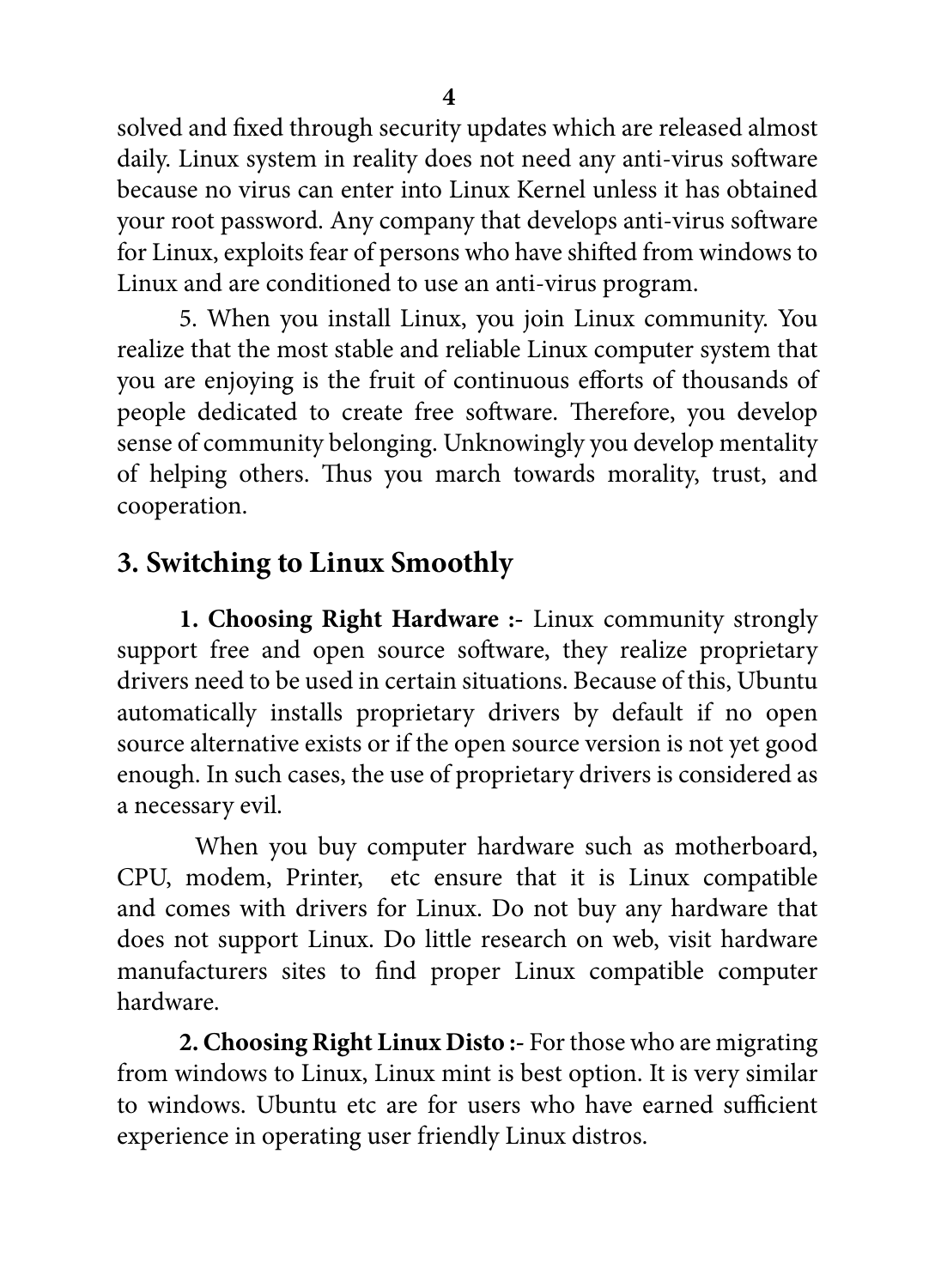# **4. Installing Linux Mint**

**1. Downloading Linux Mint and creating Bootable media :-** You can download latest version of Linux mint from Linux mint website and create a bootable DVD by burning a disk image with the help of softwares such as Burnaware free. If you do not have a DVD drive, you can create a bootable pen-drive with the help of program called as Rufus. Insert DVD / pen-drive.

### **2. Understanding BIOS, UEFI and Hard Disk Partitions :-**

**BIOS :** The traditional BIOS is found on old computers which has serious limitations. It can only boot from drives of 2.1 TB or less. BIOS uses MBR (master boot record) partitioning scheme. The MBR (also known as DOS or MS-DOS partition table) is not located in a partition; it is located at the first sector of the device (physical offset 0), preceding the first partition. It is the first 512 bytes of a storage device. It contains an operating system boot-loader and the storage device's partition table. The BIOS runs in 16-bit processor mode, and only has 1 MB of space to execute in. Therefore, multiple hardware devices can not be initialized at once. This leads to a slower boot process.

**Hard Disk Partitions :-** In the MBR partition table there are 3 types of partitions : Primary, Extended and Logical. Primary partitions can be bootable and are limited to four partitions per disk volume. If the MBR partition table requires more than four partitions, then one of the primary partitions needs to be replaced by an extended partition containing logical partitions within it. Extended partitions can be thought of as containers for logical partitions. A hard disk can contain no more than one extended partition. The extended partition is counted as a primary partition so if the disk has an extended partition, only three additional primary partitions are possible. The number of logical partitions in an extended partition is unlimited.

In Linux, primary partitions are sda1, sda2 and sda3. An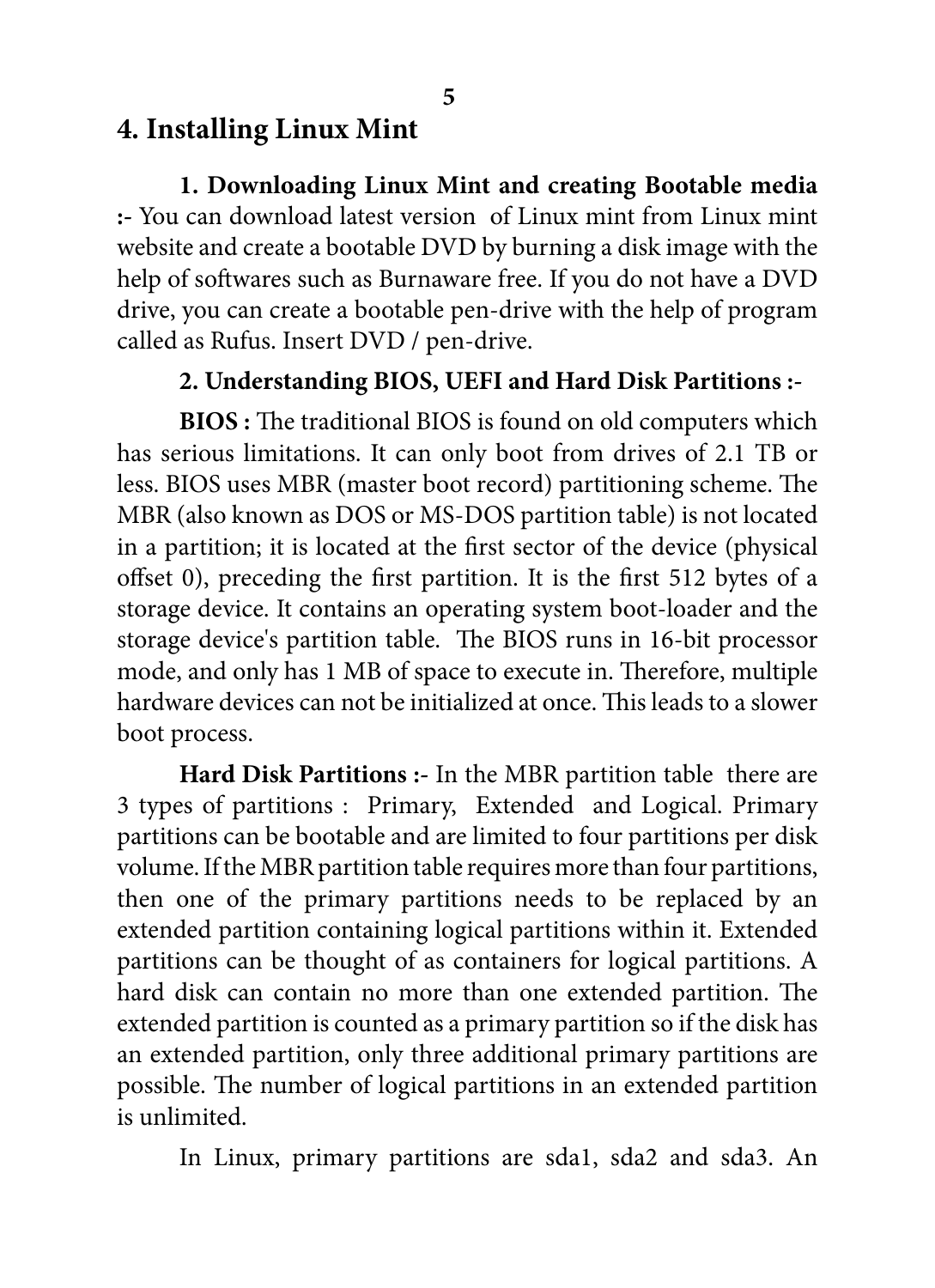extended partition is sda4 and logical partitions on sda4 are numbered sda5, sda6 and so on.

**UEFI :** is a modern solution, supporting larger hard drives. The UEFI can boot from drives of 2.2 TB or larger. Its the theoretical limit is 9.4 zettabytes, three times the estimated size of all the data on the Internet. UEFI has faster boot time, more security features, graphics and mouse cursors.

UEFI uses GUID Partition Table (GPT) :- UEFI is a tiny operating system that runs on top of the PC's firmware. It boots by launching EFI executables. UEFI can run in 32-bit or 64-bit mode and has more addressable address space, therefore, boot process is faster. UEFI supports Secure Boot, which means the operating system can be checked for validity to ensure no malware has tampered with the boot process. GPT is must if you are partitioning a disk of 2 TiB or larger. By default the GPT table contains space for defining 128 partitions. Therefore, there is no need for extended and logical partitions. Newer PCs with UEFI still refer to it as the "BIOS" to avoid confusion among people used to a traditional PC BIOS.

**3. Changes in Motherboard Bois :-** If there is no boot options when you power on a newer computer then Disable Fastboot - Enable Launch CSM. Go to Security tab and disable Safe boot. Then save and exit. Computer will restart.

Press F1 key while in BIOS menu it will indicate which key to be pressed for boot options (hard drive / pen drive / DVD drive). Accordingly choose appropriate boot option such as DVD drive or pen-drive whichever has bootable Linux Mint.

**Installation Process :-** Installing Linux mint alongside the windows (dual boot system) causes problems sooner or later. Therefore, one should have a dedicated computer for Linux. When computer is powered on, Linux Mint will be automatically loaded from the inserted Linux mint bootable drive media. On the desk top itself there will appear an icon to install Linux Mint. Double click on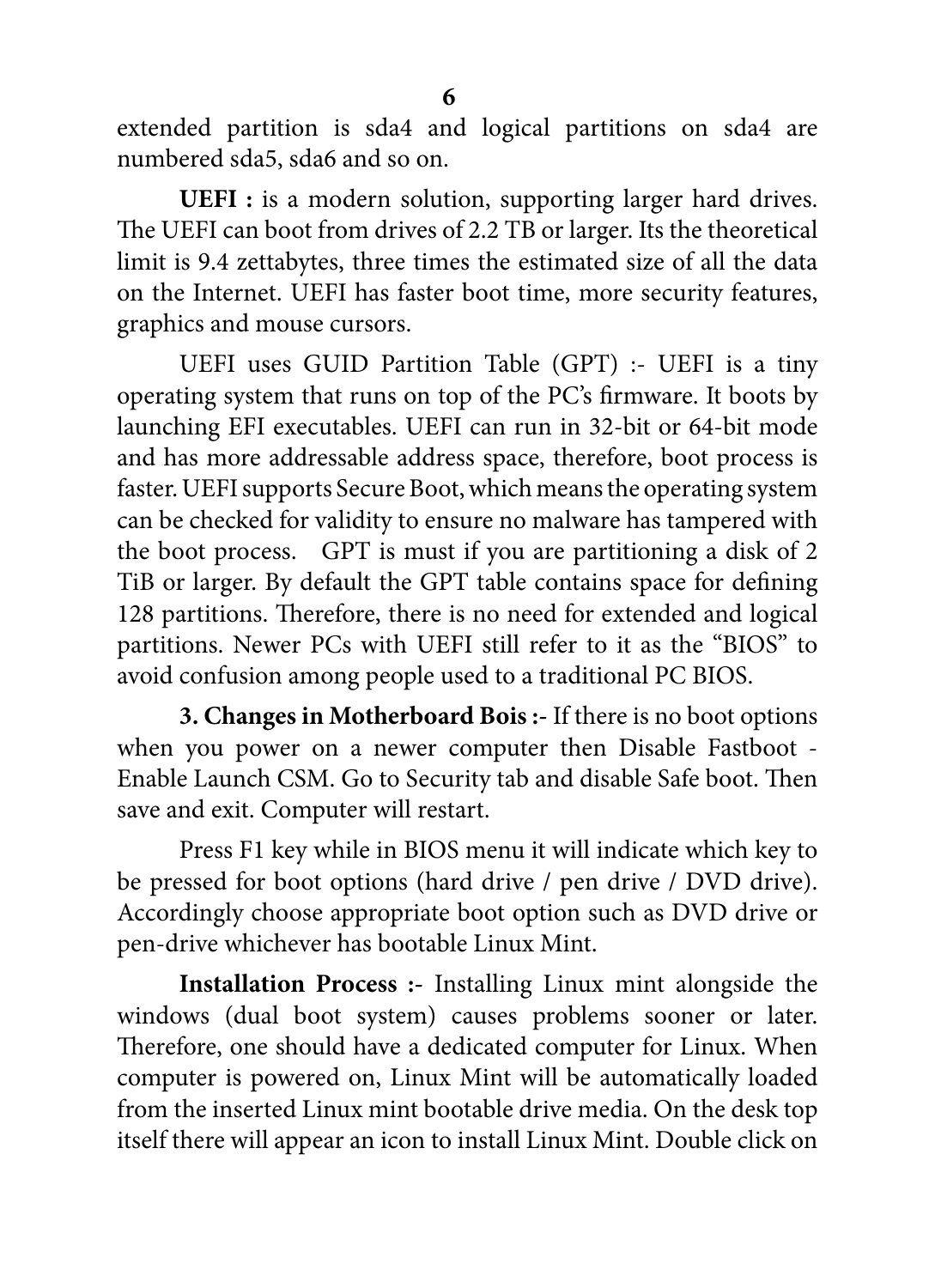the icon and installation process will begin.

In the first Screen you will have to choose language such as English and click on continue tab. In next window you are asked whether to install third party softwares. Select this option and click on continue tab. In installation type first option is "erase disk and install Linux Mint". If you choose this option Linux mint will automatically create necessary partitions (efi partition and Linux Mint Partition) and install Linux Mint. But choosing this option has one drawback. Since your data is in home folder in Linux partition itself, if for any reasons Linux is not loading, you may not be able to recover your data. Therefore the best approach is to choose last option **"Something else"** and click on install now tab.

You will be shown partitioning screen. - (minus sign) tab means delete the selected hard disk area. Using minus sign tab you can delete pre existing partitions on the hard disk.  $+$  (plus sign) tab means create partition from selected hard disk area.

### **Minimum UEFI / GPT partitioning layout :-**

1. EFI system partition of at least 550 MB (Note : If you specify efi partition size as 551 MB, there will a partition of 1 MB and efi partition of 550 MB).

2. Linux root partition ( **/** ) , at least 23-32 GiB. Choose / (forward slash) and extension 4 as file system. In the Root Partition (/) all Linux system files and directories are stored.

3. Swap area or partition, at least 1 GiB. A swap area provides space that can be used as virtual RAM.

4. Remaining disk area for "**/home**" partition and extension 4 file system. In home partition your data is stored which you create using various applications; and files that you download.

There are two drop down menus, one for swap, efi, etc and another for file system such as fat 32, ntfs, extension 4 and so on. Choose from these menus an appropriate option for each partition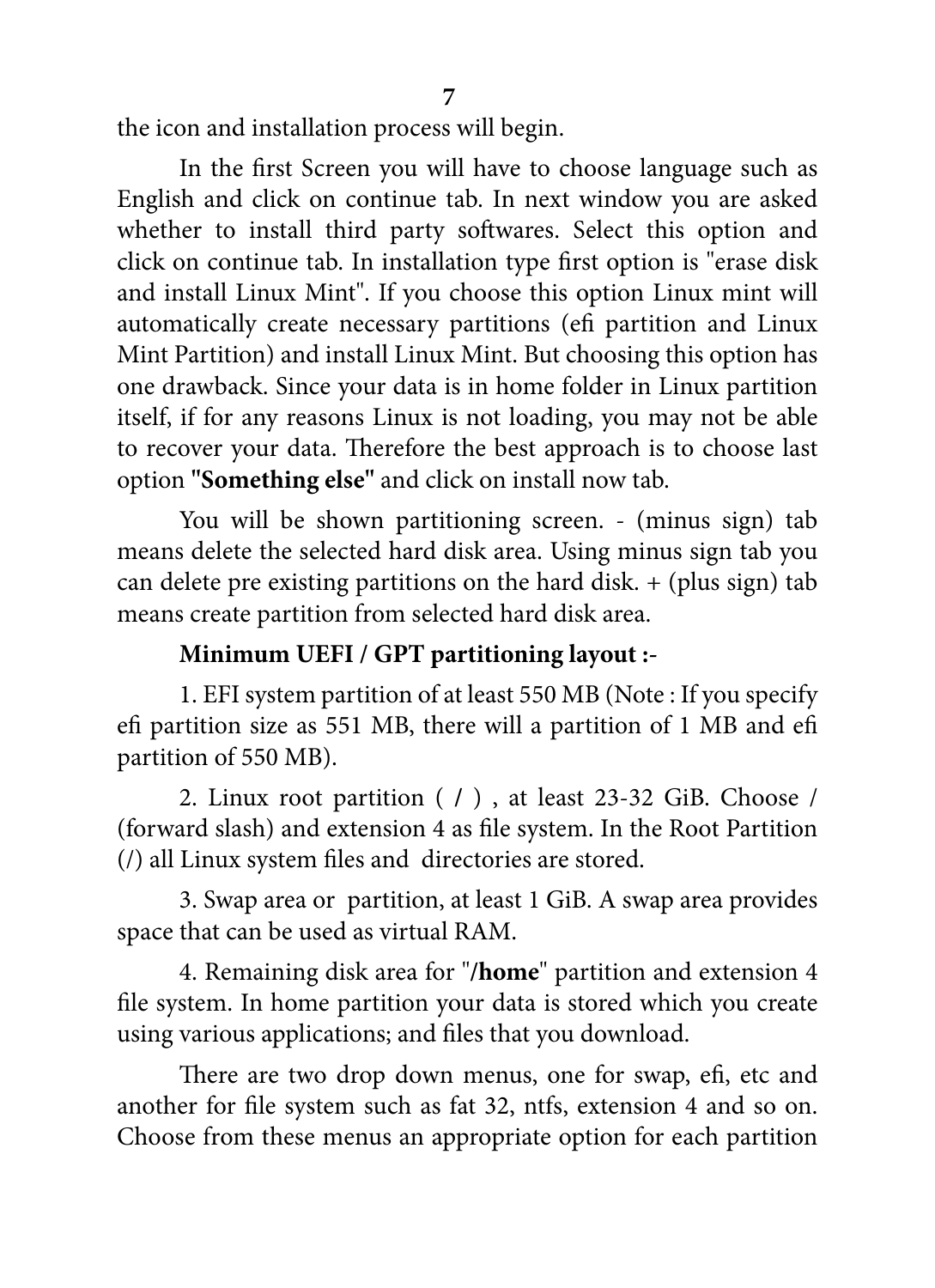mentioned above. (Note : In a BIOS/MBR layout you do not have efi partion. You should have only root (/), Swap area and a "/home" partition).

Once you create your partitions and click on install, you will be asked to choose your location, keyboard location, and finally computer name and password. After that installation process will start. it may take 10-15 minutes for installation.

**Connecting internet :-** D-Link DWR-710 usb modem supports Linux. It automatically connects internet. There are modems that do not support Linux. When you insert such USB modem, Linux gets confused whether it is USB modem or a storage media. This happens because most of the USB modems contain a micro SD card slot to copy data on it. When you first time insert your USB modem it is detected as mass storage media. When you eject it and reinsert, it is detected as modem. But unfortunately in most cases it does not activate proprietary modems. Therefore, connecting internet through non supporting USB modem may fail. Linux developers should solve this problem because internet connection is basic requirement for a Linux system to install and update packages. Linux websites should provide list of modems that support Linux.

Another option is to attach your cell phone to computer and connect to internet by activating necessary commands in cell phone.

# **5. Customizing Linux Mint**

**1. Enabling firewall :-** You can find firewall by Menu > system setting (icon) > firewall (icon). Simply enable firewall.

**2. Enabling Timeshift / Snapshot :-** In Linux Mint 19 timeshift is a default feature. Launch "Menu -> Administration -> Timeshift". Follow the wizard to select a destination for your snapshots. In the toolbar, click on the "Create" button to make a manual snapshot of your operating system. OR :- Click update manager icon at task bar at bottom right side. Go to files > snapshot. Choose location,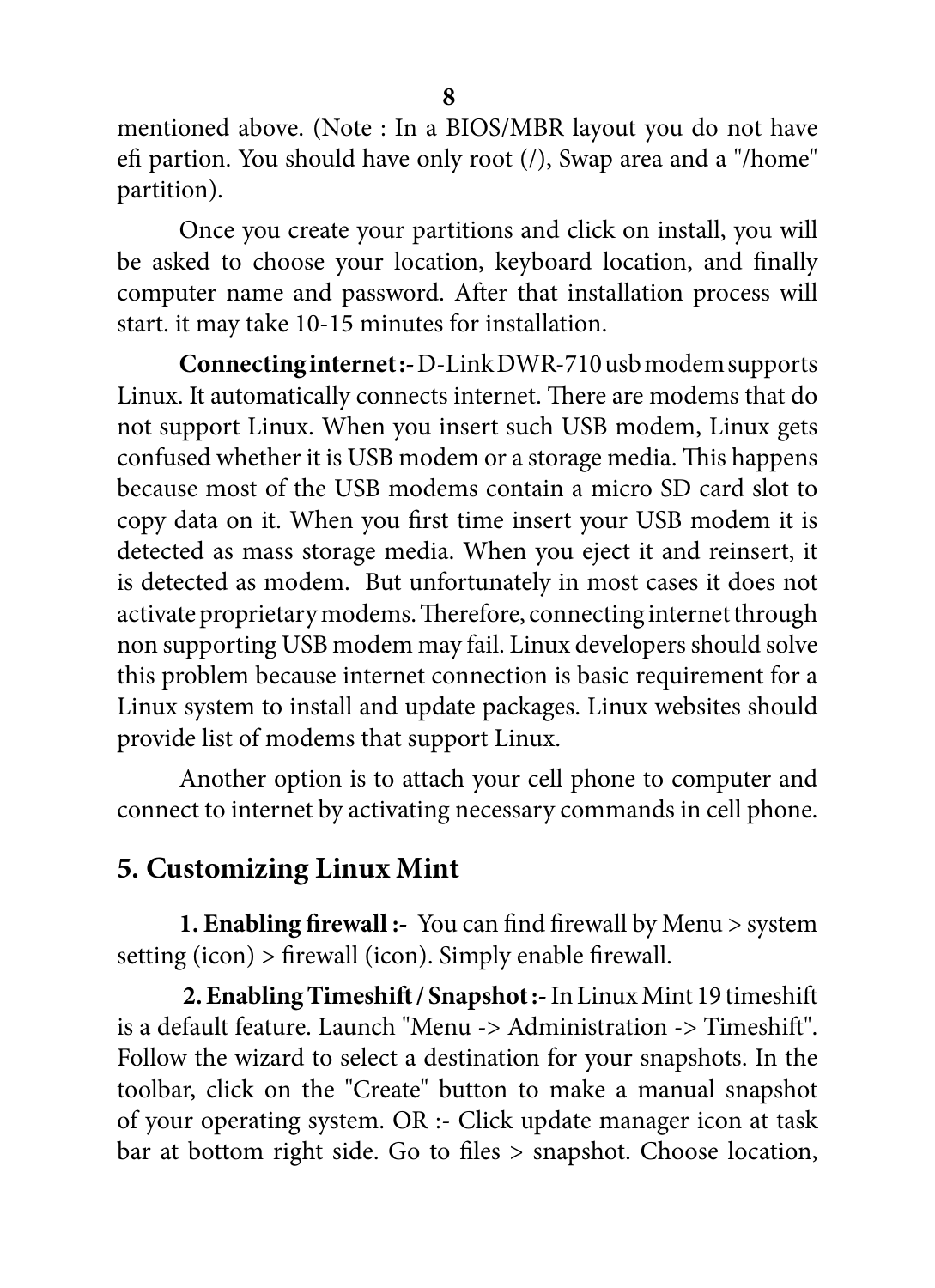duration etc from the tabs and finally press "create". Linux Mint will create snapshot of your system. With the help of these snapshot you can restore your previous system.

**3. Increasing font size for clear look :-** Click Menu > System Setting icon > Fonts icon and then in fonts setting click on + sighn to increase font size. 1.2 is best choice for better view.

**4. Installing language fonts manually :-** First, create a font directory newfonts by Issuing the command **sudo mkdir /usr/ share/fonts/truetype/newfonts** You will have to enter your sudo password to complete this task. Once this directory is created, paste all your \*ttf or \*TTF font files in the newfonts directory. You will have to open newfonts folder as a root user. You will be asked to enter password. Then you need to issue the command **fc-cache -f -v** to make the system aware of the new fonts. Once this is done, the system knows about the new fonts and all the system users will have access to them.

# **6. Updating Software Packages**

Updating software packages is very easy. At the bottom of your taskbar there is update manager icon. Click on this icon. In edit menu choose preferences. In its options tab in updates choose only " include updates which require the installation of new packages .........". All other choices in this update should be unchecked. In level tab select only level 1 and 2 updates to be visible because installing level 3 and 4 updates may be some what risky. Choosing above options update manager will show you only level 1 and level 2 updates. Thus you will be installing only safe updates. Click apply and close the update manager.

Connect to internet and then click update manager icon. Click on refresh option. Update manager will show you only level 1 and level 2 updates. Click on "install updates". You will be asked to enter your password. Then updates will be installed.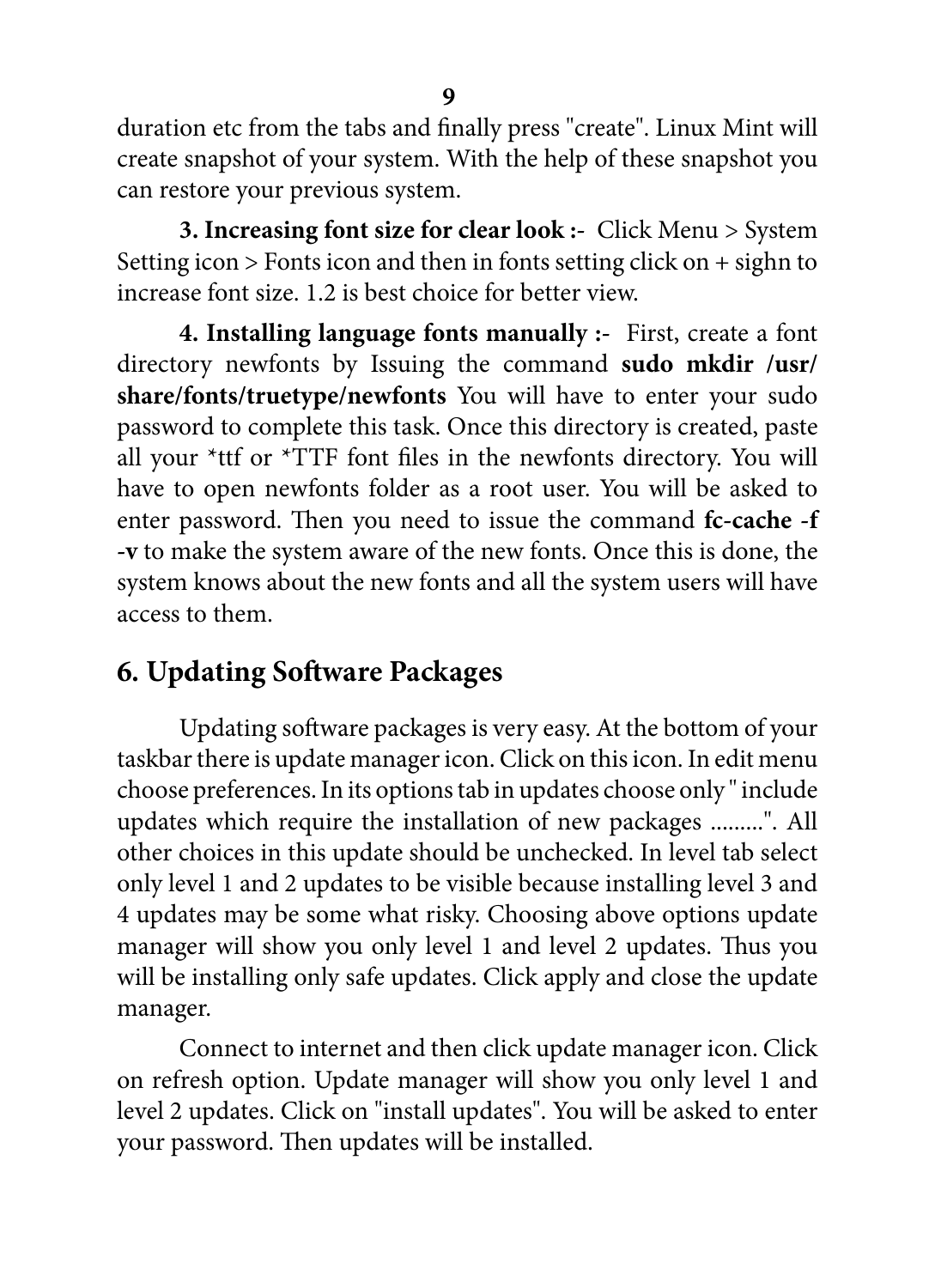#### **7. Installing Applications**

Click Menu > Administration > Software manager. There are large number of softwares available with each software category shown below. You can choose from editor's pick which are most popular softwares. In the find window type the name of software such as vlc and the program description will be shown. Click on install tab and the vlc will be installed. If the software is not available with software manager it will look in to repository through your internet connection and then will install it for you. You may be asked to enter your password.

Always keep default Ubuntu as your main repository. Make sure you trust the other software source before adding any repository to your computer as one of the repositories. Because, when you add a software repository as a source to Linux Mint, you are giving it full control of your computer because the setup scripts in the packaging run with superuser rights and malicious software could be masquerading as something useful.

### **8. Learn step by step, one thing at a time**

One should not try to learn many things at once. Get acquainted with each program. Take sufficient time to research and learn.

The best approach is to use only graphic interface than the command line (terminal window). Use command line (terminal Window) occasionally when you are 100% sure that whatever command you are using as a super user will not harm your system. Because root password has unlimited power, one can destroy the whole Linux system if not used carefully.

#### **9. Upgrading to Linux Mint**

**Upgrading is not reasonable if you're already happy and everything is working fine.** Read the release notes to know whether the new features are worthy to you. Each new version of Linux Mint